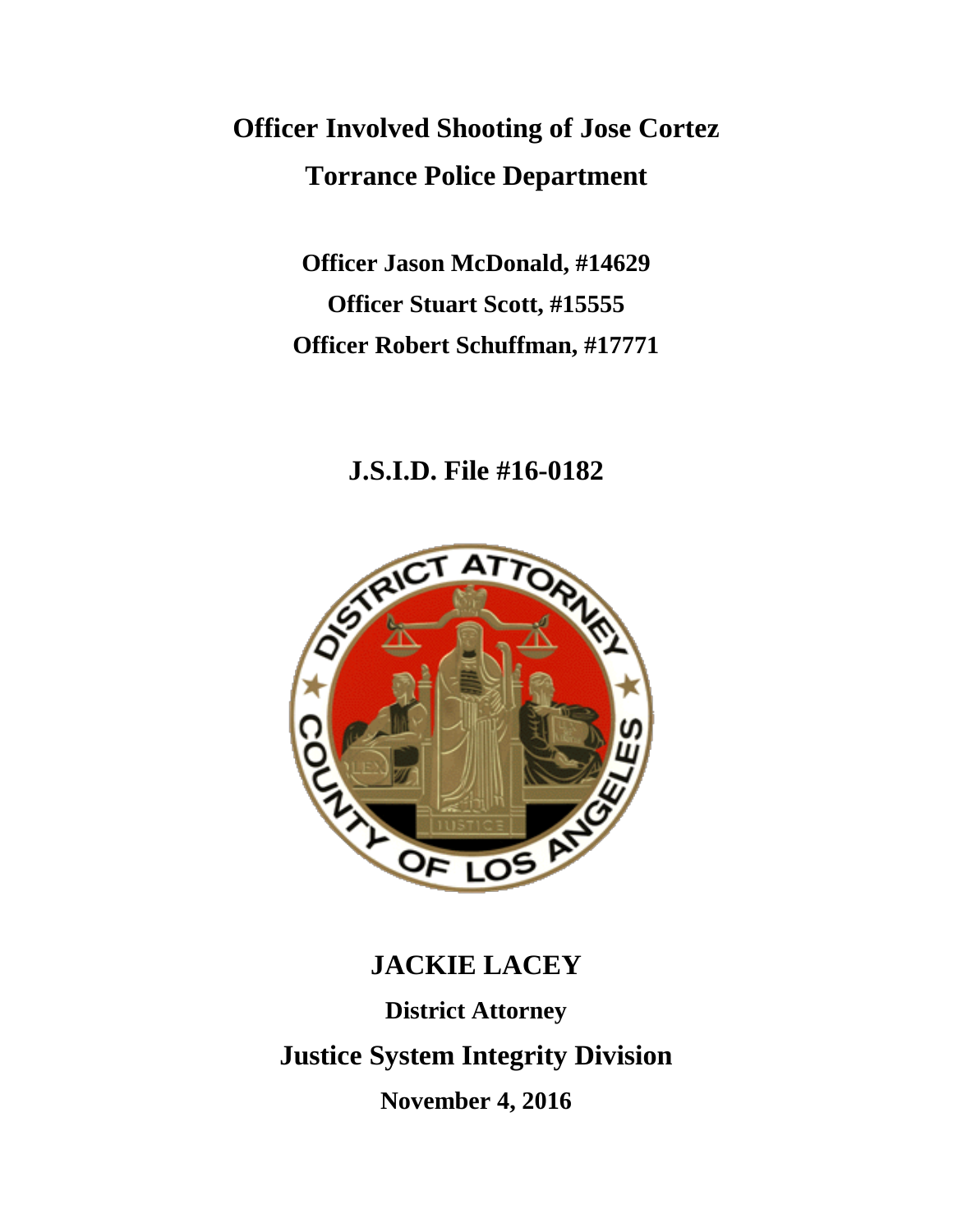#### **MEMORANDUM**

| TO:             | CHIEF MARK MATSUDA<br><b>Torrance Police Department</b><br>3300 Civic Center Drive<br>Torrance, California 90503 |
|-----------------|------------------------------------------------------------------------------------------------------------------|
| FROM:           | <b>JUSTICE SYSTEM INTEGRITY DIVISION</b><br>Los Angeles County District Attorney's Office                        |
| <b>SUBJECT:</b> | <b>Officer Involved Shooting of Jose Cortez</b><br>J.S.I.D. File #16-0182<br>T.P.D. File #160019761              |
| DAT             | November 4, 2016                                                                                                 |

The Justice System Integrity Division of the Los Angeles County District Attorney's Office has completed its review of the April 12, 2016, non-fatal shooting of Jose Cortez by Torrance Police Department (TPD) Officers Jason McDonald, Stuart Scott and Robert Schuffman. We have concluded that Officers McDonald, Scott and Schuffman acted lawfully in self-defense and defense of others.

The District Attorney's Command Center was notified of the shooting at 9:35 a.m., on April 12, 2016. The District Attorney Response Team responded to the location. They were given a briefing regarding the circumstances surrounding the shooting and a walk-through of the scene.

The following analysis is based on investigative reports, firearms analysis reports, photographic evidence, and witness statements submitted to this office by TPD Detective Gregory Gomez. The voluntary statements of Officers McDonald, Scott and Schuffman were considered in this analysis.

### **FACTUAL ANALYSIS**

Jose Cortez is a former employee of Birchfield Enterprises, a tree-trimming company that contracts with Southern California Edison for services. The Edison Substation located at 17680 Yukon Avenue in the City of Torrance is a storage yard where Southern California Edison stores equipment and spare parts. The area is also used by Birchfield Enterprises to store their work trucks and personal vehicles. They also use this area to dump clippings and tree trimmings. It is the location where their employees gather in the mornings. Cortez accepted contract jobs for tree trimming from Birchfield Enterprises.

On April 12, 2016, at approximately 6:30 a.m., Cortez drove his white 1989 Ford utility pickup truck into the Edison Substation. There were numerous Birchfield Enterprises employees gathered at the yard. Upon entering the yard, Cortez began driving at speeds of 25 to 40 miles per hour in a posted 5 mph gravel area. Cortez was driving erratically and doing "doughnuts" that caused his vehicle to skid and slide on the gravel surface of the yard. Cortez drove toward Michael Birchfield and stopped his vehicle and exited. Cortez began arguing with Birchfield and picked up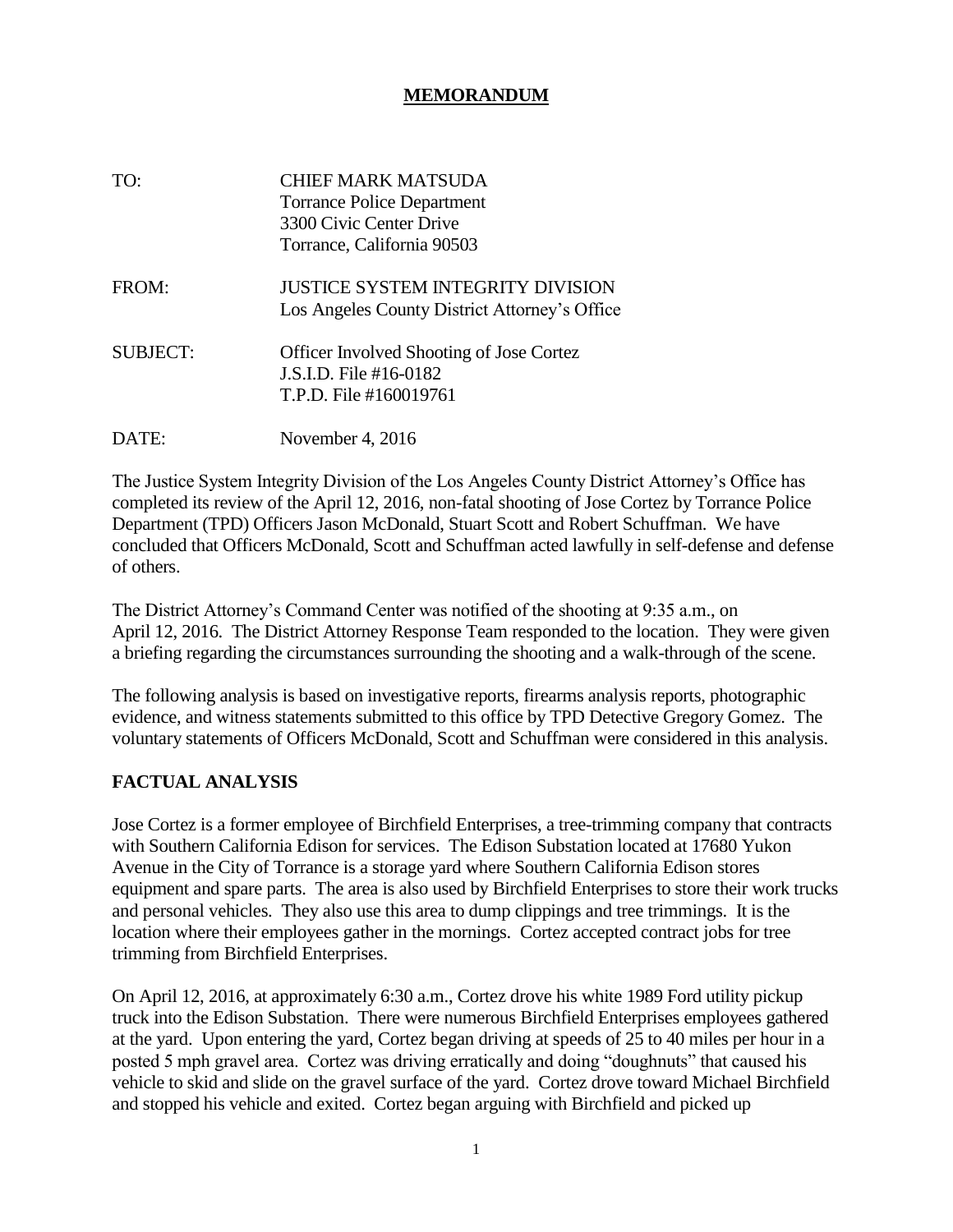approximately six rocks from the ground and then threw them at Birchfield. Cortez then threw rocks at Birchfield's truck.<sup>1</sup> Birchfield quickly walked toward the front gate of the yard to get away from Cortez. Birchfield was struck on his right shoulder by a rock thrown by Cortez. Cortez continued to follow Birchfield and then walked off in a different direction.

Birchfield approached security guard Daniel Jimenez at the front gate where Birchfield called 9-1-1. Jimenez walked toward Cortez while Cortez ran to his truck and retrieved a chainsaw. Cortez chased Jimenez with the chainsaw held out in front while Jimenez ran away.<sup>2</sup> Cortez yelled at Jimenez, "I'm fucking not coming after you, I'm coming after him!" referring to Birchfield. At this point, Cortez, still holding the chainsaw, turned and ran back toward his truck. Jimenez and Birchfield remained at the front gate waiting for police while other employees inside the yard were running away from Cortez. Cortez entered his vehicle and began driving at speeds of 35-40 miles per hour, revving the engine and again sliding his tires in the gravel. Employees were running in different directions to avoid being struck by Cortez' vehicle.<sup>3</sup>

Motor Officer McDonald was the first officer to arrive at the yard. $4$  He dismounted his motorcycle and armed himself with his M4 duty rifle. McDonald entered the yard and observed Cortez chasing Jimenez while holding a chainsaw. McDonald ran further into the yard to try to stop Cortez. As McDonald approached closer, Cortez stopped chasing Jimenez and turned toward another group of people. Cortez looked at McDonald and stopped. McDonald ordered Cortez to put down the chainsaw and lie on the ground. Cortez ignored McDonald's orders and walked to his truck. He threw the chainsaw to the ground and got into the truck. Cortez began doing "doughnuts" in the yard and driving in circles while McDonald ran after the truck. At this time, Officer Scott arrived and both officers ran after the truck on foot as it drove through the yard.<sup>5</sup>

Officer Schuffman arrived at the location after McDonald and Scott.<sup>6</sup> Schuffman observed McDonald's and Scott's motorcycles at the entrance of the yard and drove his patrol vehicle around them and into the yard. Schuffman observed Cortez' truck driving around the yard and began following it in his patrol vehicle with lights and siren activated. Cortez' truck did a lap through the lot around a row of utility vehicles while officers and employees were scattering throughout the lot, trying to get out of the way.<sup>7</sup> As the truck turned northbound through the lot on a second lap, Sergeant Chad Farley was standing near a wooden telephone pole on the lot. Cortez was originally driving straight but suddenly swerved toward Farley and accelerated in Farley's direction. Farley jumped behind the telephone pole and Cortez turned his truck at the last second to avoid hitting the pole. The truck passed within one foot of Farley.<sup>8</sup> Cortez then backed up the truck in the direction of McDonald and Scott. He then began driving forward again. Schuffman attempted to conduct a

<sup>&</sup>lt;sup>1</sup> Birchfield's Chevrolet Silverado pickup truck was parked in the yard.

<sup>&</sup>lt;sup>2</sup> The entire incident was witnessed by 15-30 employees and portions of the incident, including the chase with the chainsaw, were captured on cell phone video. Several witnesses told investigators that Cortez was trying unsuccessfully to pull start the chainsaw as he was chasing Jimenez.

<sup>&</sup>lt;sup>3</sup> Several employees told investigators that they believed Cortez was chasing them in his vehicle. One employee stated that, no matter which way the employees would run to get away, it appeared that Cortez would maneuver his truck to drive after them.

<sup>4</sup> McDonald's motorcycle bears decals and markings identifying the Torrance Police Department. McDonald was wearing a clearly identifiable dark blue TPD uniform with a badge on the front.

<sup>&</sup>lt;sup>5</sup> Scott is also a motor officer and parked his TPD motorcycle at the entrance to the yard and entered on foot.

<sup>&</sup>lt;sup>6</sup> All officers were wearing the same TPD uniforms with badges on the front.

<sup>&</sup>lt;sup>7</sup> By this time, several more uniformed TPD officers had arrived on scene.

<sup>&</sup>lt;sup>8</sup> McDonald told investigators that the truck would have struck Farley had Farley not jumped out of the way.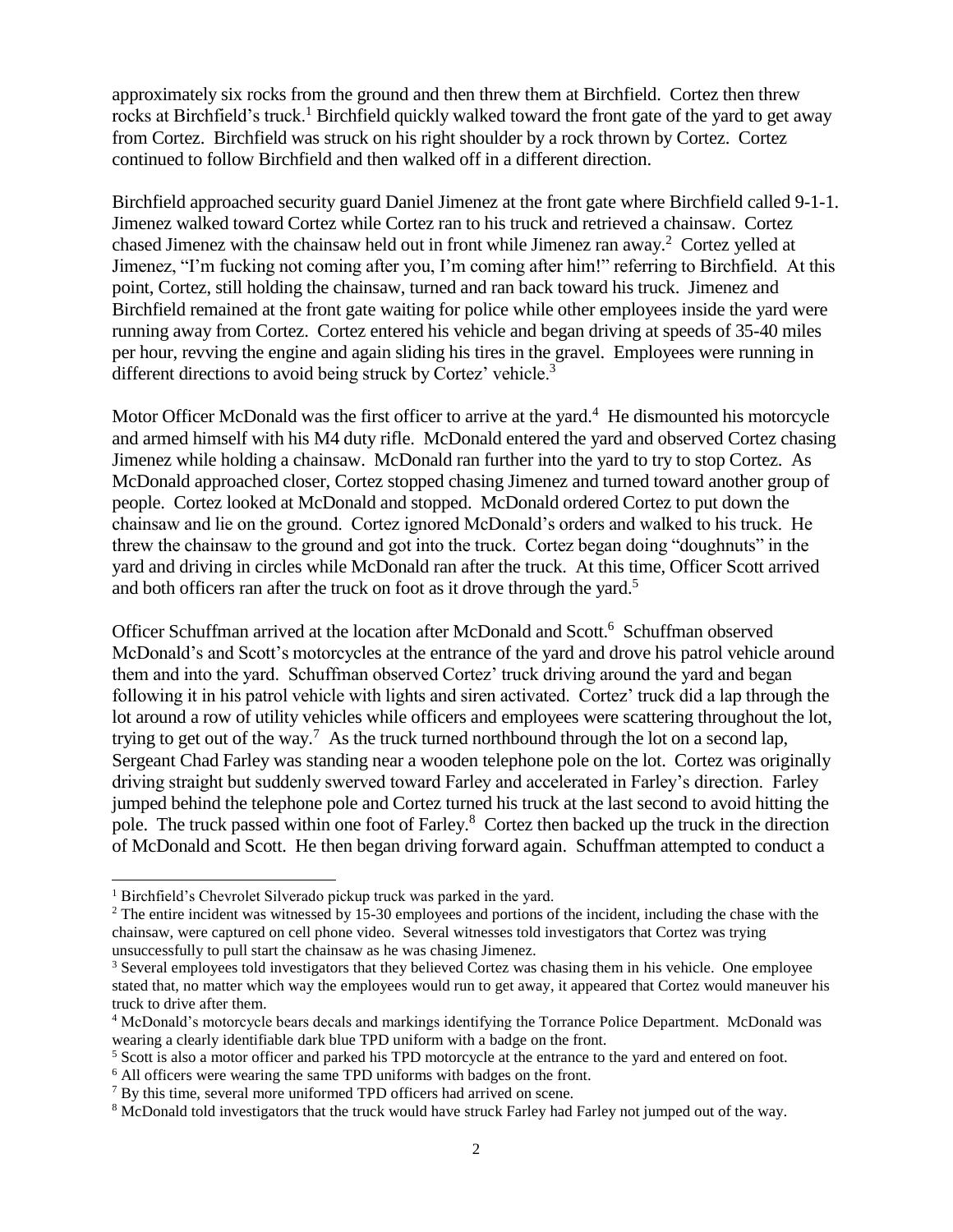PIT maneuver with his patrol vehicle to stop the truck but was unable to catch up with Cortez while driving through the gravel in the yard. $9$ 

Cortez turned the truck eastbound and continued to drive through the yard. McDonald fired approximately three rounds in the direction of the truck. The truck circled back toward the southeast corner of the yard. It then drove westbound and struck Birchfield's truck. At this time, Scott fired several rounds into the front of the truck. McDonald and Schuffman took positions of cover behind Birchfield's truck and fired several rounds into the passenger side of Cortez' truck. Cortez was ducking down in the driver's seat of his truck and then began throwing items out of the window. While still seated in his truck, Cortez began banging on the inside of his front windshield with a rebar rod, breaking the windshield.<sup>10</sup> Officers then talked Cortez into exiting his car and surrendering. Cortez was taken into custody and transported to Providence Little Company of Mary Medical Center where he was treated for wounds to his right wrist and right ankle, and released to police custody.<sup>11</sup> Cortez was charged with attempted murder of a police officer, assault upon a police officer, assault with a deadly weapon, vandalism and evading arrest.<sup>12</sup>

A forensic examination of the officers' weapons revealed that McDonald fired twelve shots from his department issued Colt M4 rifle, Scott fired six shots from his Glock Model 21 firearm and Schuffman fired five shots from his Glock Model 21 firearm.<sup>13</sup>

#### Statement of Jose Cortez

Cortez was interviewed twice by investigators the day of the incident.<sup>14</sup> He stated that Birchfield owed him money and he had asked Birchfield to pay him on several occasions.<sup>15</sup> A week or two prior to this incident, Cortez asked Birchfield for the money and they got into a verbal argument. Cortez admitted that during the argument, he told Birchfield he wanted to fight him. Cortez stated that on the day of the incident at the yard, he was having a bad morning and he drove to the yard to speak with Birchfield about the money. Cortez admitted that he threw rocks at Birchfield's truck. Cortez said he drove around the lot but only at speeds of five or ten miles per hour. Cortez admitted that he grabbed his chainsaw and chased after the security guard. He pretended to start the chainsaw to make Birchfield and the security guard think he was going to kill them, but he knew the chainsaw was broken and would not start. Cortez admitted he threw rocks at Birchfield and the security guard, but denied that any rocks hit them. When asked if he thought what he did was wrong, Cortez stated that he knew what he was doing was wrong and that he did not stop when he

<sup>&</sup>lt;sup>9</sup> A PIT maneuver or "precision immobilization technique" is a pursuit tactic by which a pursuing car can force a fleeing car to abruptly turn sideways, causing the driver to stop.

 $10$  Cortez' actions are visible on the video which shows him throwing a large red unknown object out of the passenger side window that struck an officer. It is unclear whether the front windshield was broken by Cortez or the officers' gunshots.

<sup>&</sup>lt;sup>11</sup> X-rays revealed the presence of metallic fragments in the soft tissue of the wrist and ankle. No broken bones were detected. It is unknown whether the metal originated from bullet fragments or metal fragments from the vehicle.  $12$  Cortez pled guilty to two counts of assault on a police officer, two counts of assault with a deadly weapon and two counts of vandalism. He was sentenced to 9 years and 8 months in state prison.

<sup>&</sup>lt;sup>13</sup> All three officers were carrying fully loaded department-authorized Glock Model 21 firearms. McDonald only fired the rifle which had been loaded with 28 rounds. He did not fire any shots from his Glock firearm.

<sup>&</sup>lt;sup>14</sup> Cortez speaks English but was interviewed in both English and Spanish. The first interview took place in English at the hospital. The second interview was conducted in Spanish at the Torrance Police station after Cortez was released from the hospital. Cortez was Mirandized prior to each interview.

<sup>&</sup>lt;sup>15</sup> Cortez was angry because he believed Birchfield was underpaying him and his brother on various tree-trimming jobs. The amount in dispute appears to be less than \$200.00.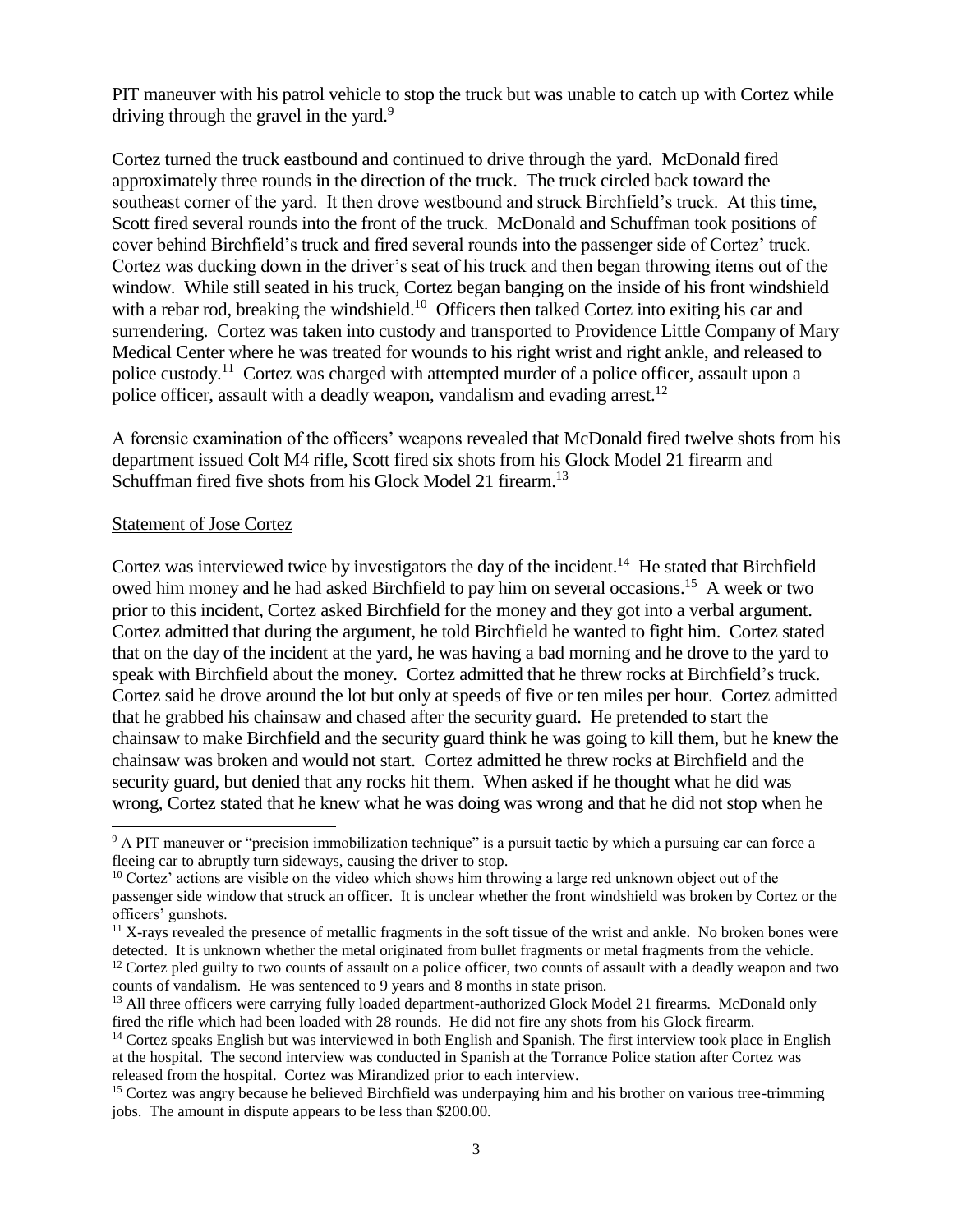saw police because he does not trust the police. Cortez stated that the police have not helped him in the past and he wanted to get away when he saw the police with guns. Cortez told investigators that he drove at the officer (Farley) and was trying to hit him with his truck because he was scared.<sup>16</sup> Later in the interview, Cortez stated that he was trying to hit the pole in order to distract the officer. He then stated that he was not trying to hit the post or the officer. Cortez told investigators that he had experimented with "crystal meth" approximately eight days prior but had not taken any drugs since, and that he does not drink alcohol because he is on probation for a  $DUI<sup>17</sup>$ 

#### **LEGAL ANALYSIS**

California law permits the use of deadly force in self-defense or in the defense of others if it reasonably appears to the person claiming the right of self-defense or the defense of others that he actually and reasonably believed that he or others were in imminent danger of great bodily injury or death. Penal Code § 197; *People v. Randle* (2005) 35 Cal.4th 987, 994 (overruled on another ground in *People v. Chun* (2009) 45 Cal.4<sup>th</sup> 1172, 1201); *People v. Humphrey* (1996) 13 Cal.4<sup>th</sup> 1073, 1082; *see also,* CALCRIM No. 505.

In protecting himself or another, a person may use all the force which he believes reasonably necessary and which would appear to a reasonable person, in the same or similar circumstances, to be necessary to prevent the injury which appears to be imminent. CALCRIM No. 3470. If the person's beliefs were reasonable, the danger does not need to have actually existed. *Id.*

"Where the peril is swift and imminent and the necessity for action immediate, the law does not weigh in too nice scales the conduct of the assailed and say he shall not be justified in killing because he might have resorted to other means to secure his safety." *People v. Collins* (1961) 189 Cal.App.2d 575,589. "The 'reasonableness' of a particular use of force must be judged from the perspective of a reasonable officer on the scene, rather than the 20/20 vision of hindsight….The calculus of reasonableness must embody allowance for the fact that police officers are often forced to make split-second judgments – in circumstances that are tense, uncertain, and rapidly evolving – about the amount of force that is necessary in a particular situation." *Graham v. Connor* (1989) 490 U.S. 386, 396-397.

Actual danger is not necessary to justify the use of deadly force in self-defense. If one is confronted by the appearance of danger which one believes, and a reasonable person in the same position would believe, would result in death or great bodily injury, one may act upon those circumstances. The right of self-defense is the same whether the danger is real or merely apparent. *People v. Toledo* (1948) 85 Cal. App.2d 577.

### **CONCLUSION**

The evidence examined in this case shows that Cortez' actions of throwing rocks, chasing after Jimenez while wielding a chainsaw and driving his truck at high speeds through the Edison yard threatened first the employees and then the responding officers with death or great bodily injury. Cortez admitted that he intended to strike Sergeant Farley with his truck while driving in his

<sup>&</sup>lt;sup>16</sup> When he was being taken into custody, Cortez was crying and told McDonald that he was sorry and he did not want to hurt him.

<sup>&</sup>lt;sup>17</sup> Cortez admitted his driver's license was currently suspended because of a DUI conviction.